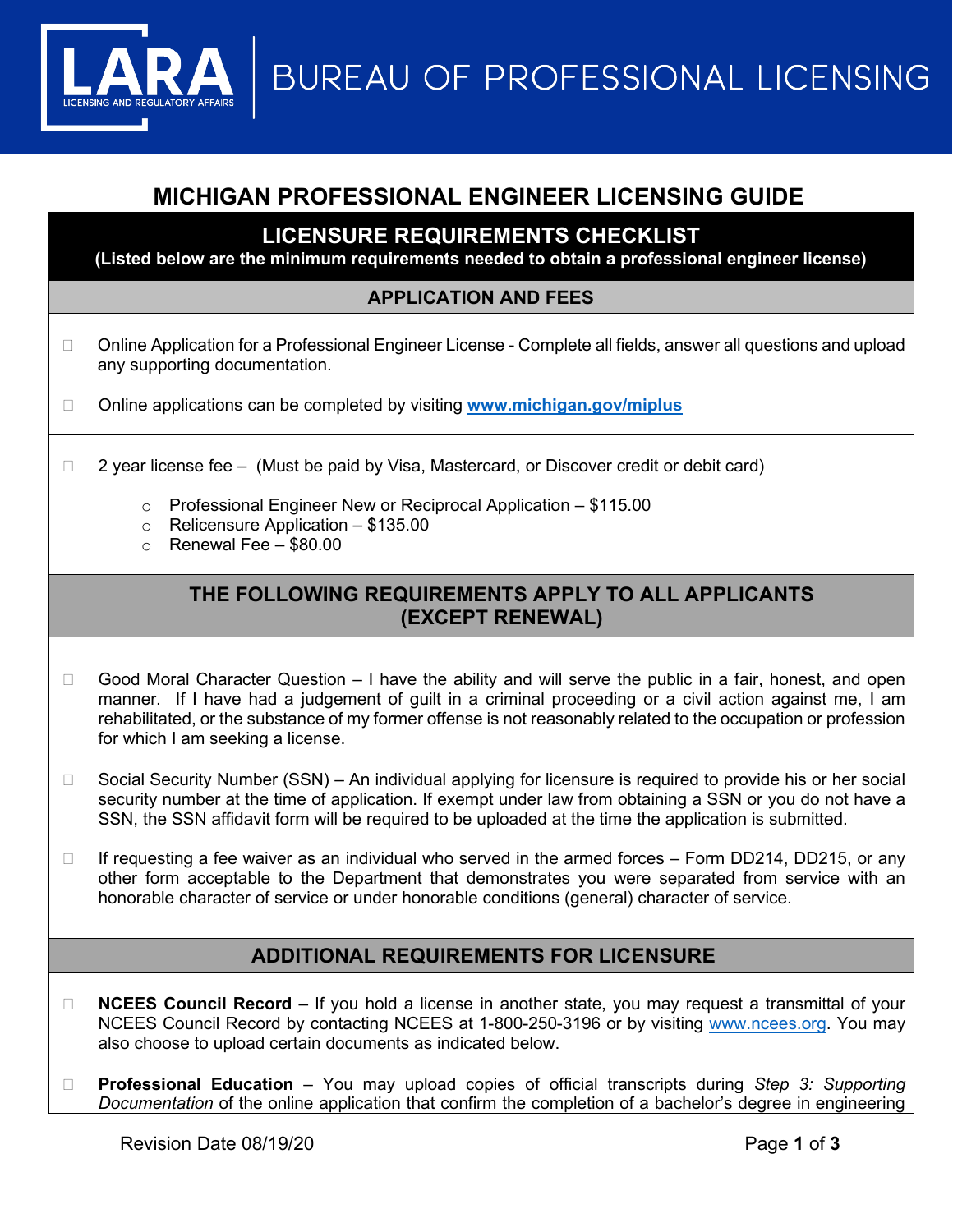from an ABET-EAC or CEAB-accredited program. ETAC-accredited programs are not acceptable. Applicants without an accredited degree may obtain an evaluation by a NACES evaluation provided or NCEES. Contact NCEES at 1-800-250-3196 or [www.ncees.org](http://www.ncees.org/) or visit [www.naces.org](http://www.naces.org/) for a list of NACES members. You cannot upload copies of evaluations. Evaluations must be received by our office from the evaluation service.

- **Experience Requirement** Upload copies of completed experience forms documenting professional experience under the current administrative rules. Four years of experience is granted for an acceptable bachelor's degree. One additional year of experience is granted for an acceptable master's degree. One additional year of experience is granted for an acceptable doctoral degree. You must document 8 years of experience in total. The form and requirements of the current administrative rules can be found below under **HELPFUL RESOURCES AND FORMS**.
- **Examination Requirement** You must pass the Fundamentals of Engineer (FE) and the Principles and Practices of Engineering (PE) (the Structural Exam (SE) is accepted in lieu of the PE exam) exams administered by NCEES. You do not need to obtain department-approval before scheduling any of the exams. For NCEES exam information and scheduling, contact NCEES at 1-800-250-3196 or [www.ncees.org.](http://www.ncees.org/) To notify the department of your NCEES exam results, please upload the month and year you passed the NCEES exams during *Step 3: Supporting Documentation* of the online application. We will then obtain your exam results from NCEES.

NOTE: If you qualify for a waiver of your FE and/or PE exam under the current administrative rules, please arrange to have verification of licensure sent directly to the department from the licensing authority of all states in which you hold or ever held a license.

## **RELICENSURE (REQUIREMENTS FOR A LAPSED MICHIGAN PROFESSIONAL ENGINEER LICENSE)**

- **Lapsed for less than 3 years** after the expiration date of the license must submit the following:
	- $\circ$  Relicensure application and fee. Relicensure Application \$135.00
	- $\circ$  Proof of at least 15 hours of continuing education that was completed during the 12-month period immediately preceding the date of the relicensure application. Continuing education must be in activities and subjects approved under the current administrative rules.
- **Lapsed for 3 years or more** after the expiration date of the license must submit the following:
	- o Relicensure application and fee. Relicensure Application \$135.00
	- $\circ$  Proof that you meet current licensure requirements by arranging for the transmission of your NCEES Council Record.